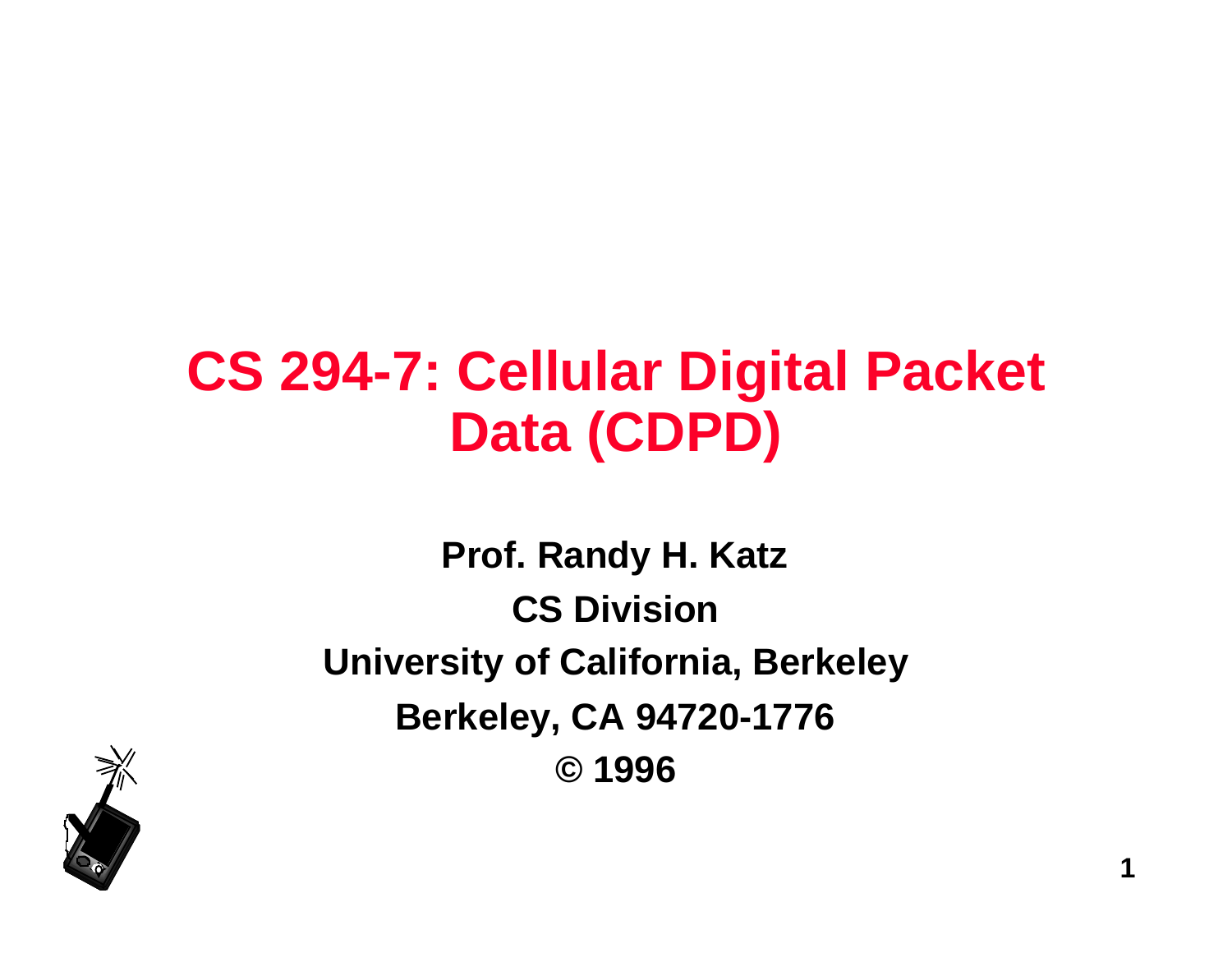# **Cellular Digital Packet Data**

- **IBM, McCaw Cellular**
- **Data network overlay on analog cellular telephone system**
- **Uses same 30 KHz channels @ 800 MHz; potentially same coverage as cellular system**
- **Schedule data packets to unused voice channels**
- **(Up to) 19.2 kbps**
- **Provides IP packet service**

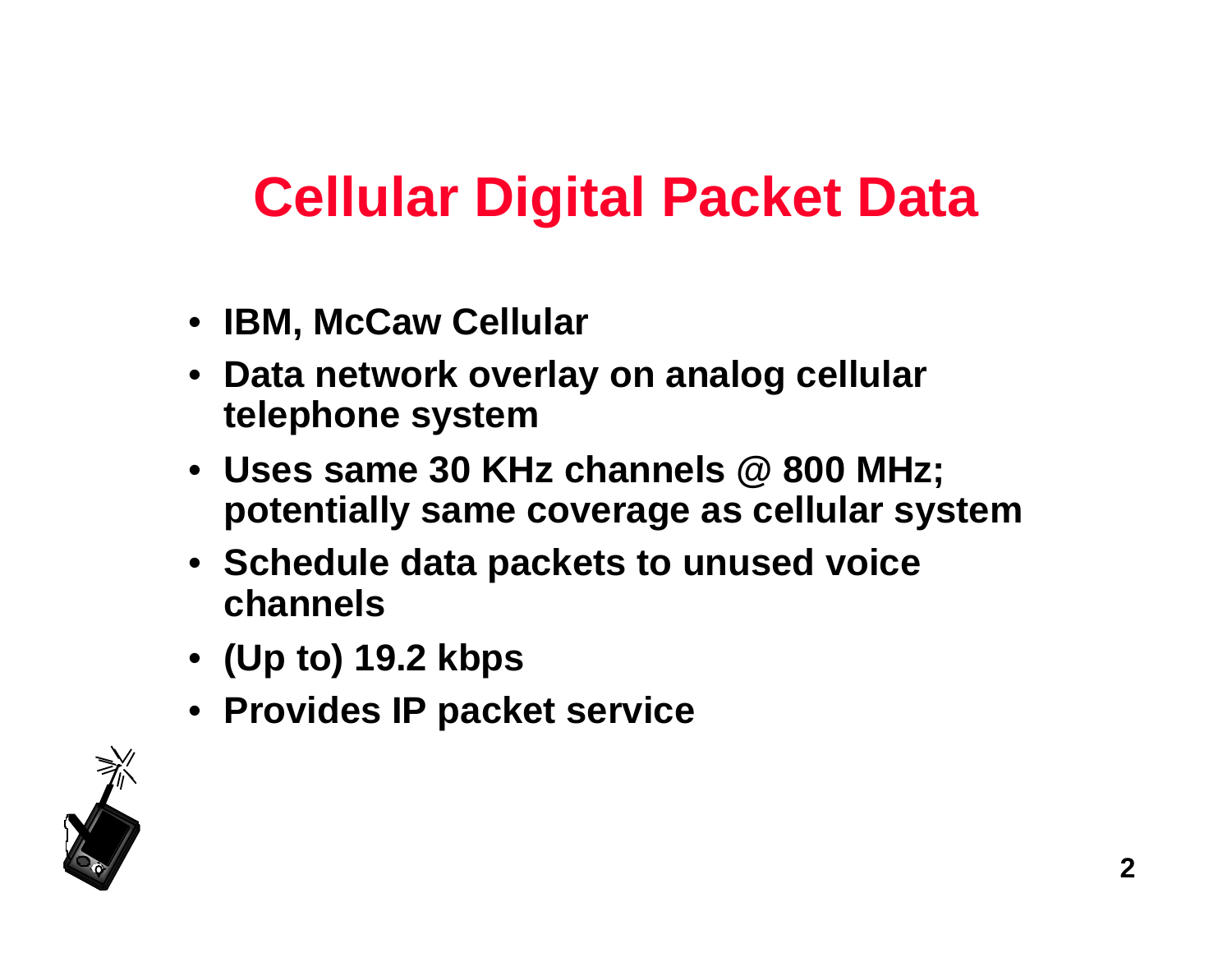# **Cellular Digital Packet Data**



**Intermediate System: Routes to Corporate and Value-Added networks like the Internet**

**Mobile Data Intermediate System: Mobility management**

**Mobile Data Base Station: Collocated with cellular MTSO Manages cells/air interfaces**

**Mobile End Station: terminal, laptop**

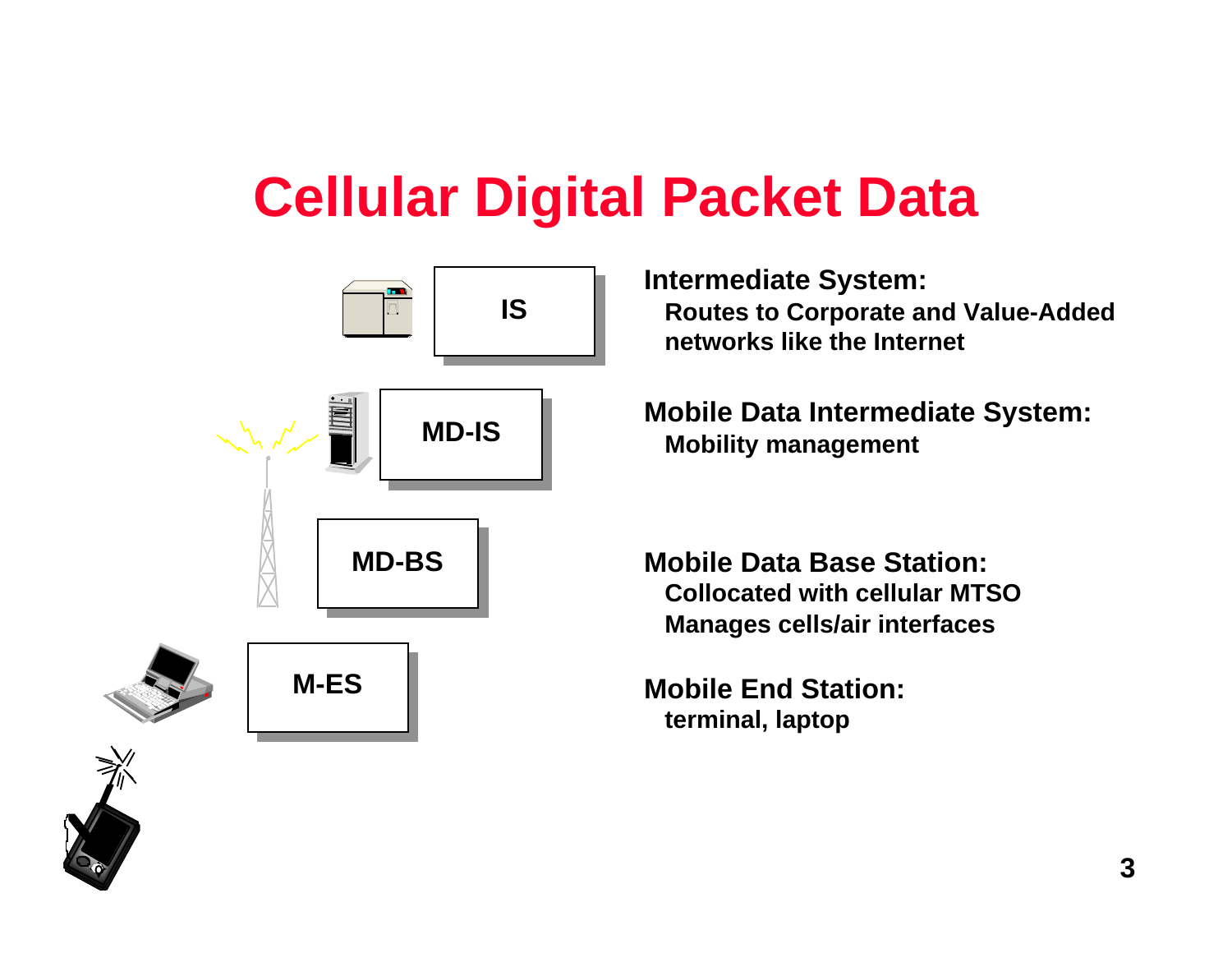### **CDPD Network Architecture**



**4**

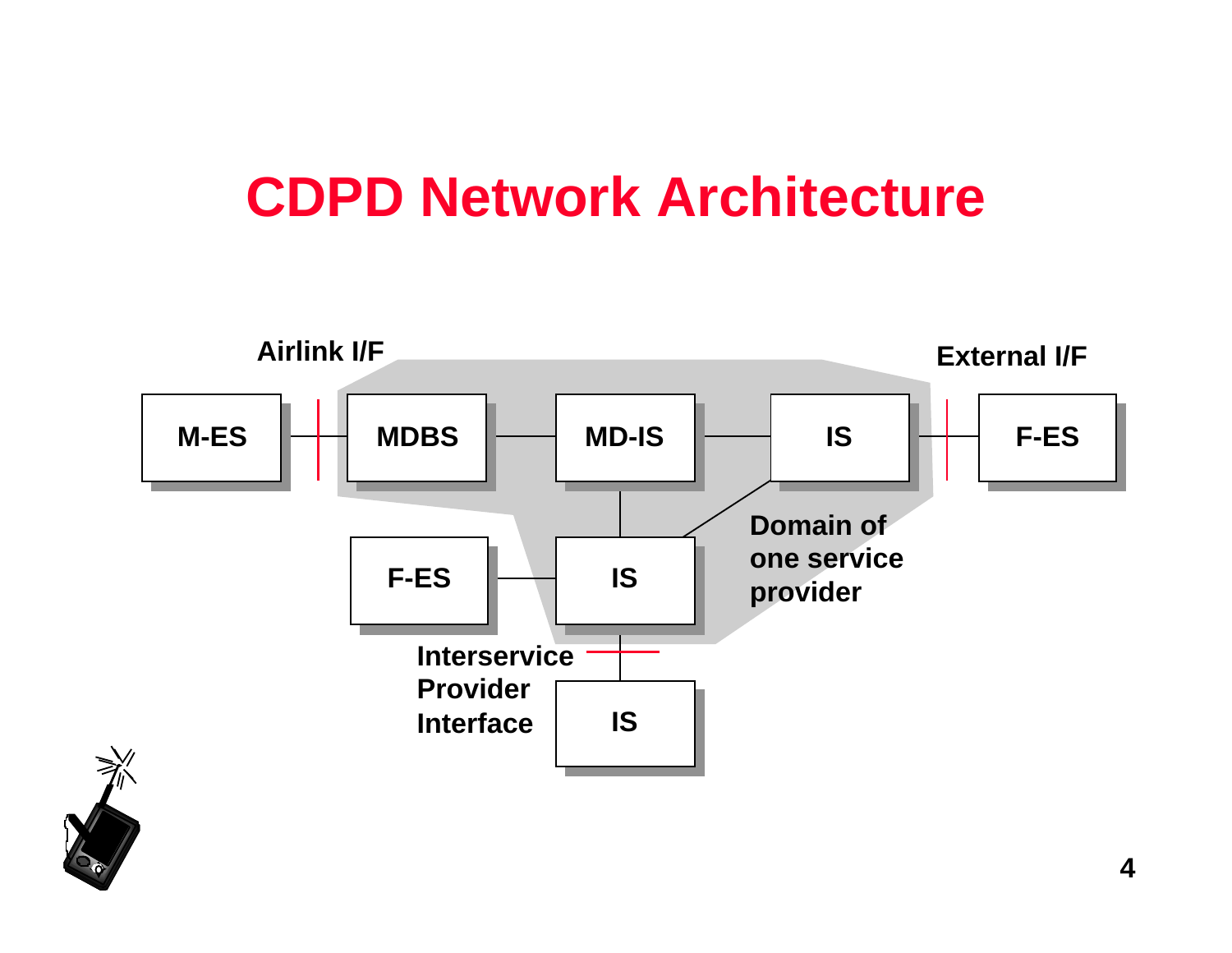### **CDPD Network Architecture**

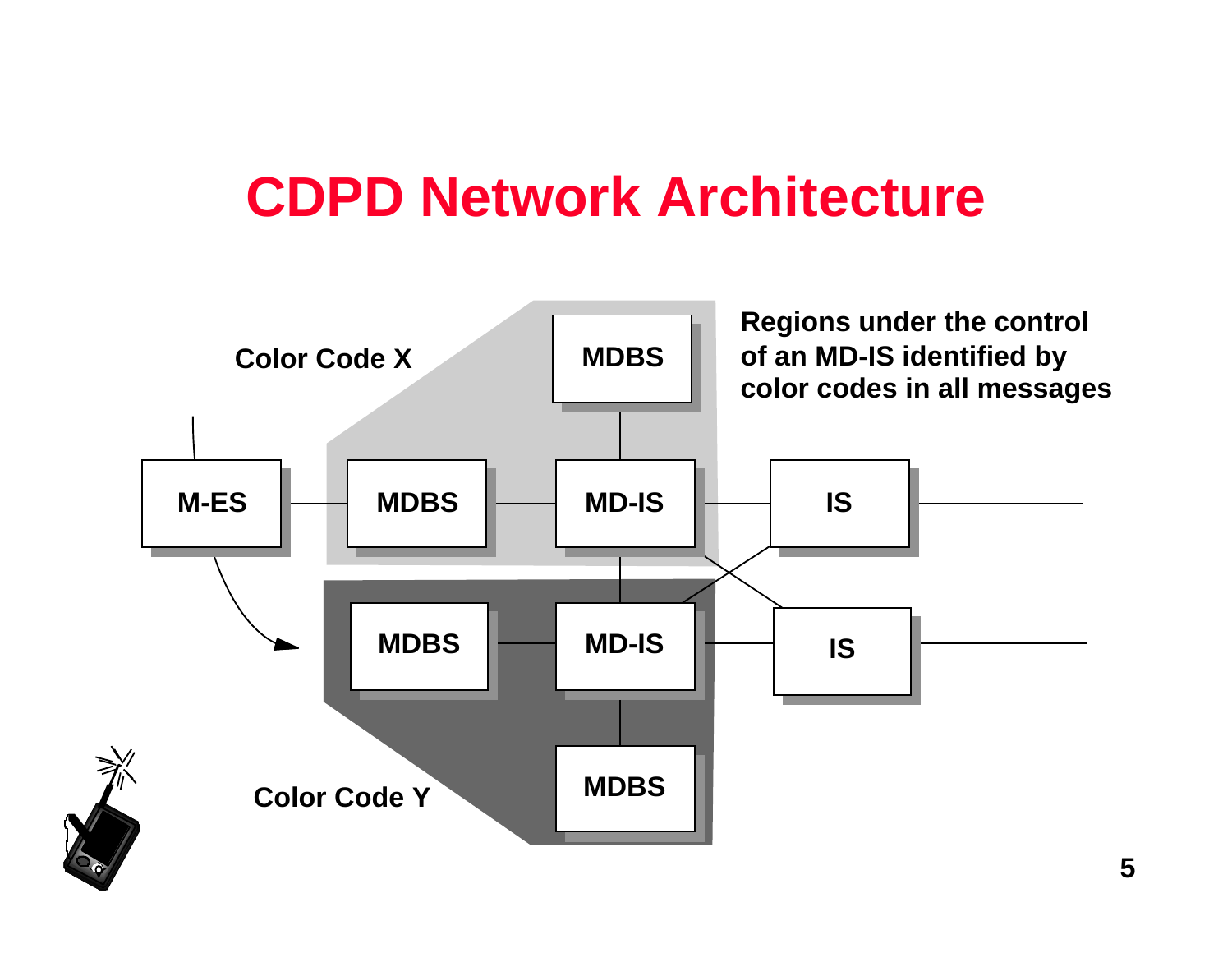- **M-ES**
	- **CDPD network trackes location of ES' and routes them network datagrams**
	- **ES' address does NOT imply location; current subnetwork "point of attachment" determines this**
	- **ES' are associated with the CDPD network's routing domain, not the user's corporate home network**
	- **Mobility support functions:**
		- » **Mobility management: tracking MDES and routing**
		- » **Radio resource management: connectivity to subnetwork "point of attachment"**

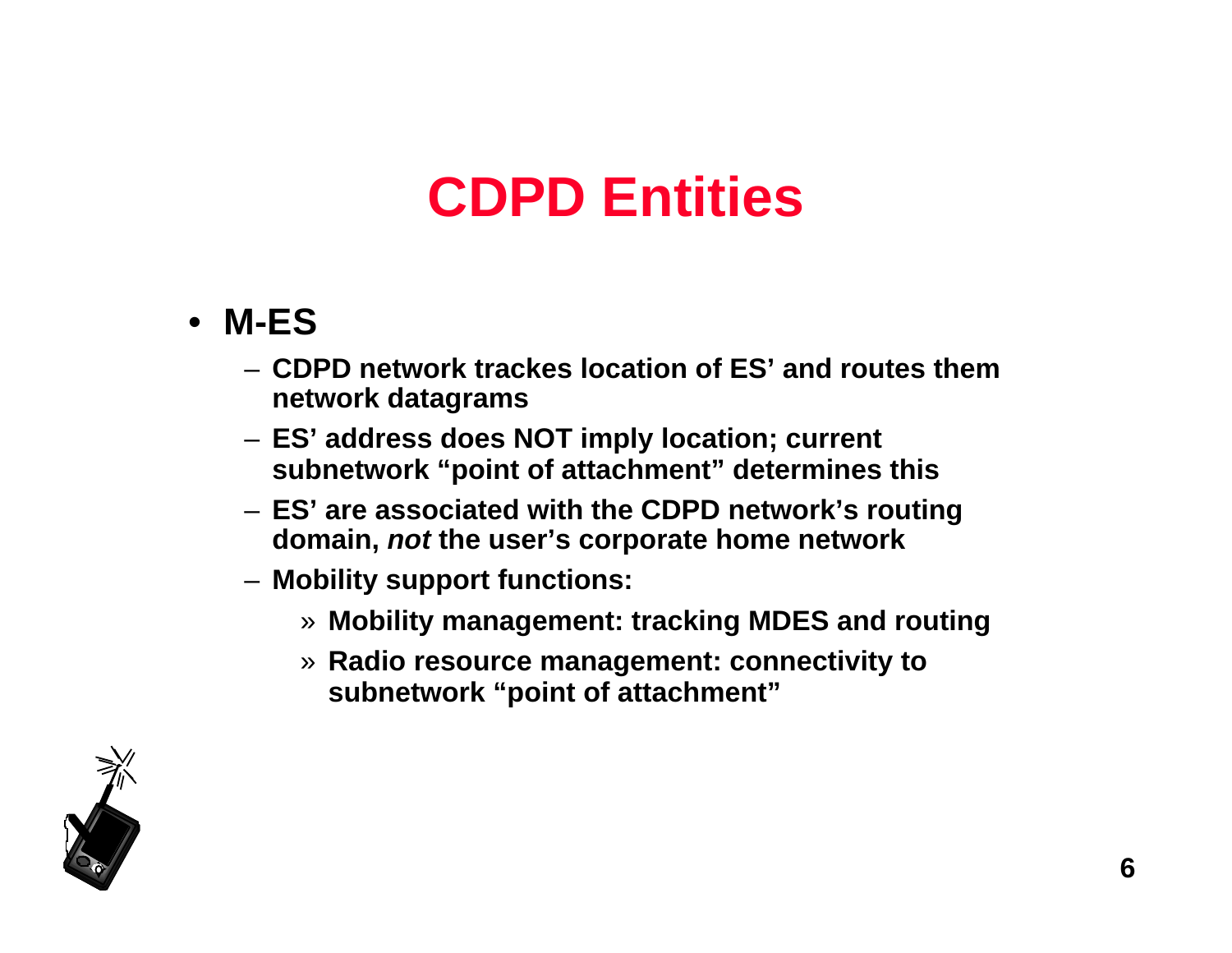### • **Fixed End Systems (F-ES)**

- **Fixed location, traditional routing can be used**
- **Internal F-ES: provided by service provider, considered to be inside the security firewall**
	- » **For authentication, authorization, network mgmt, accounting**
	- » **For domain name services, location services, etc.**
- **External F-ES: external to CDPD, must operate over the external network interface**

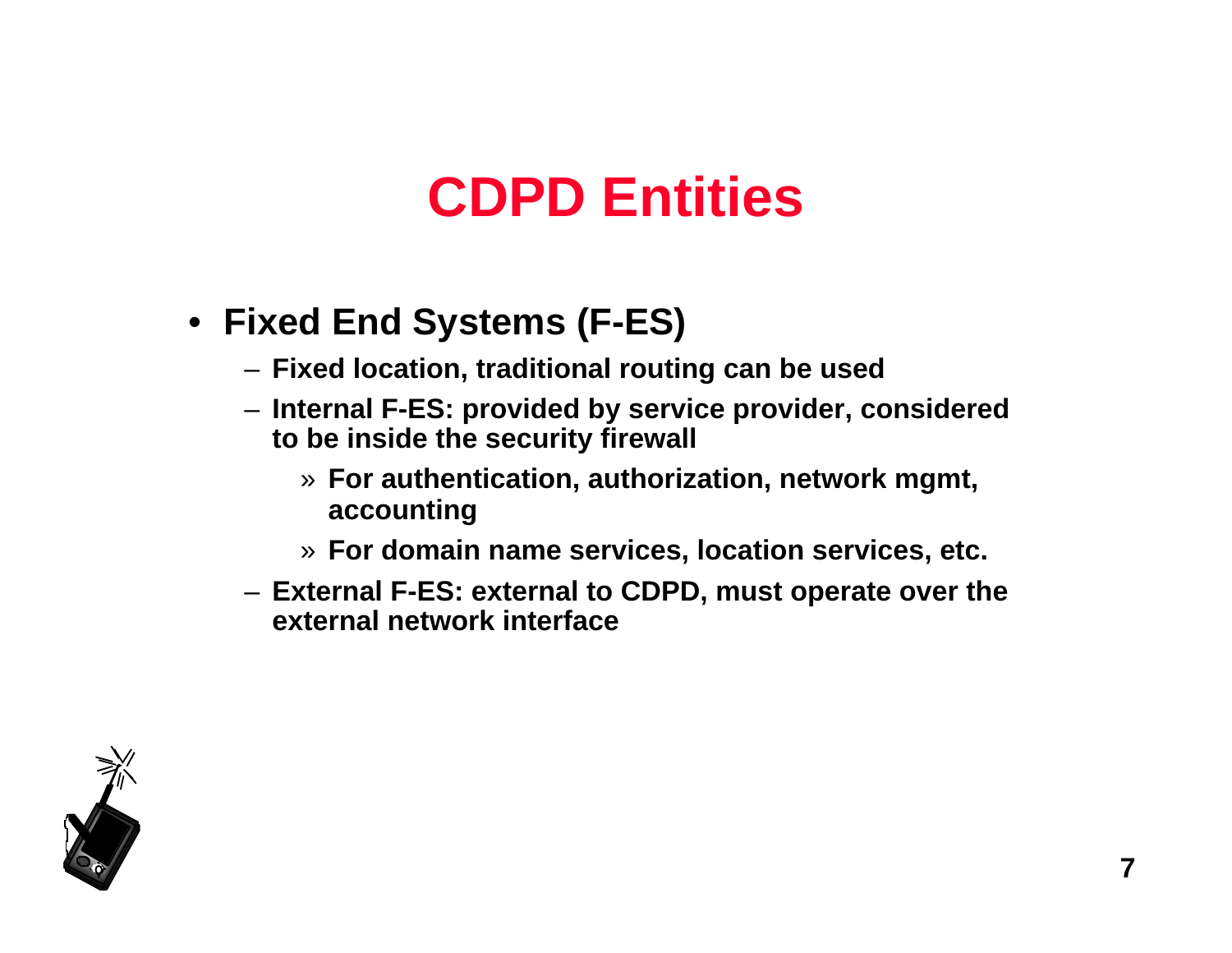- **Intermediate Systems (IS, MD-IS)**
	- **IS provides routing (can be off-the-shelf**
	- **MD-IS provides MOBILE routing: MNLP (Mobile Network Location Protocol)**
		- » **Mobile Home Function: like home agent processing in Mobile IP or HLR function in cellular networks; uses encapsulation to forward packets to MD-IS in the visited region**
		- » **Mobile Serving Function: like foreign agent processing in Mobile IP or VLR function in cellular networks;**

**Registration/authentication/authorization/accounting**

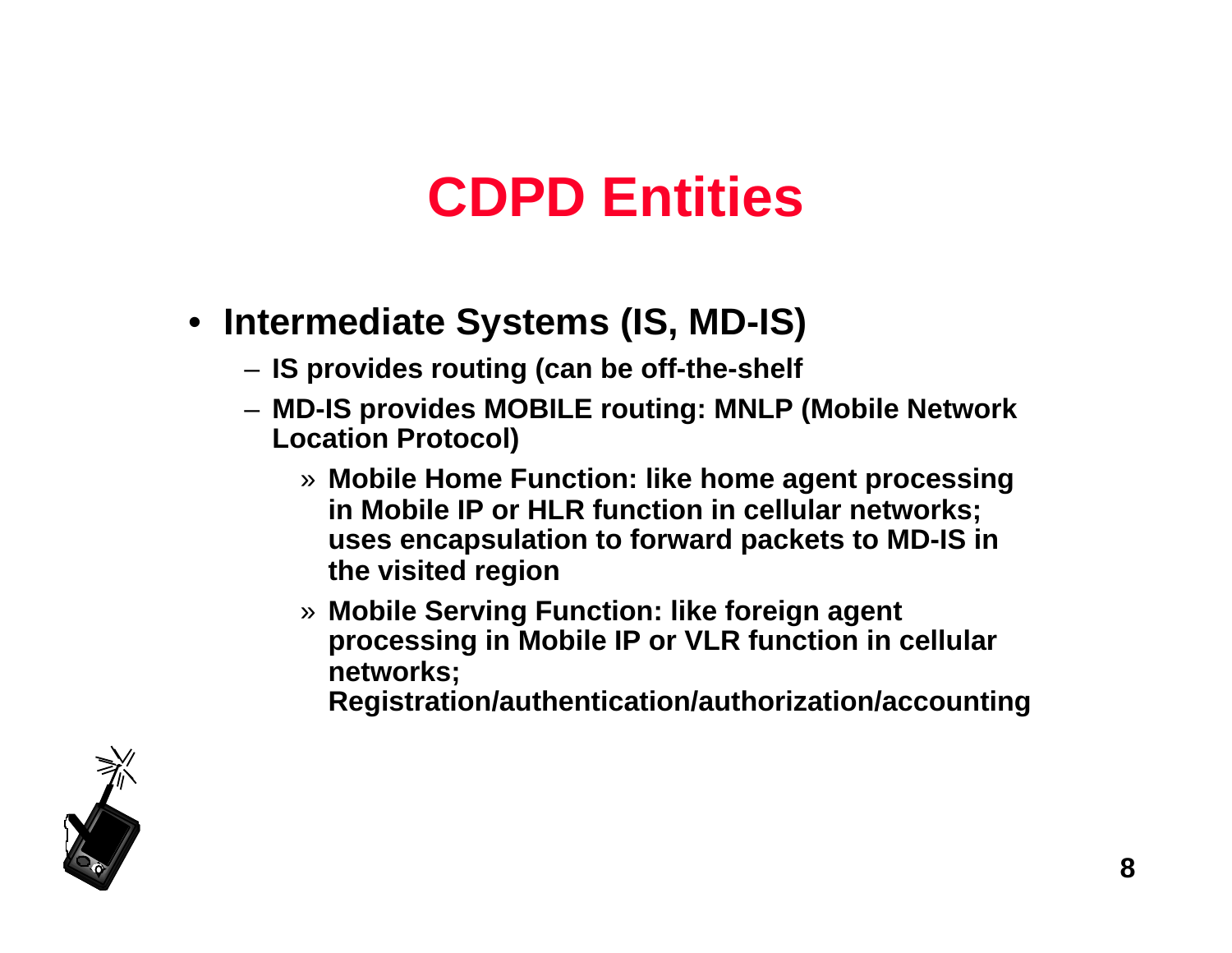#### • **Mobile Data Base Station (MD-BS)**

- **Controls radio interface, responsible for radio channel allocation, radio media access**
	- » **RF Channel Pair: Forward link from BS to multiple ESs Reverse link from multiple ESs to BS**
- **Colocated with cellular voice equipment**
- **CDPD channels must be able to hop to new frequencies as demanded by the voice services**

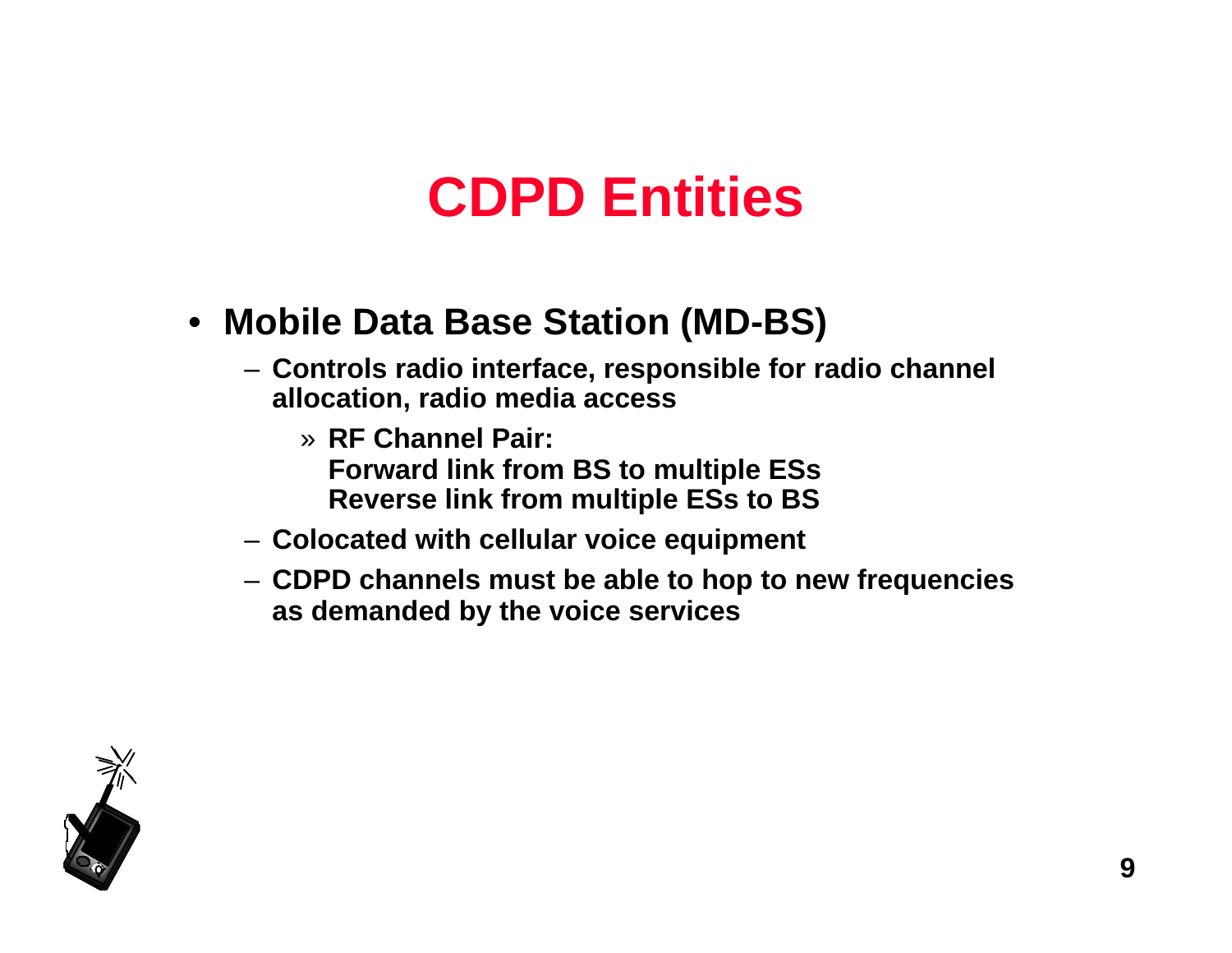

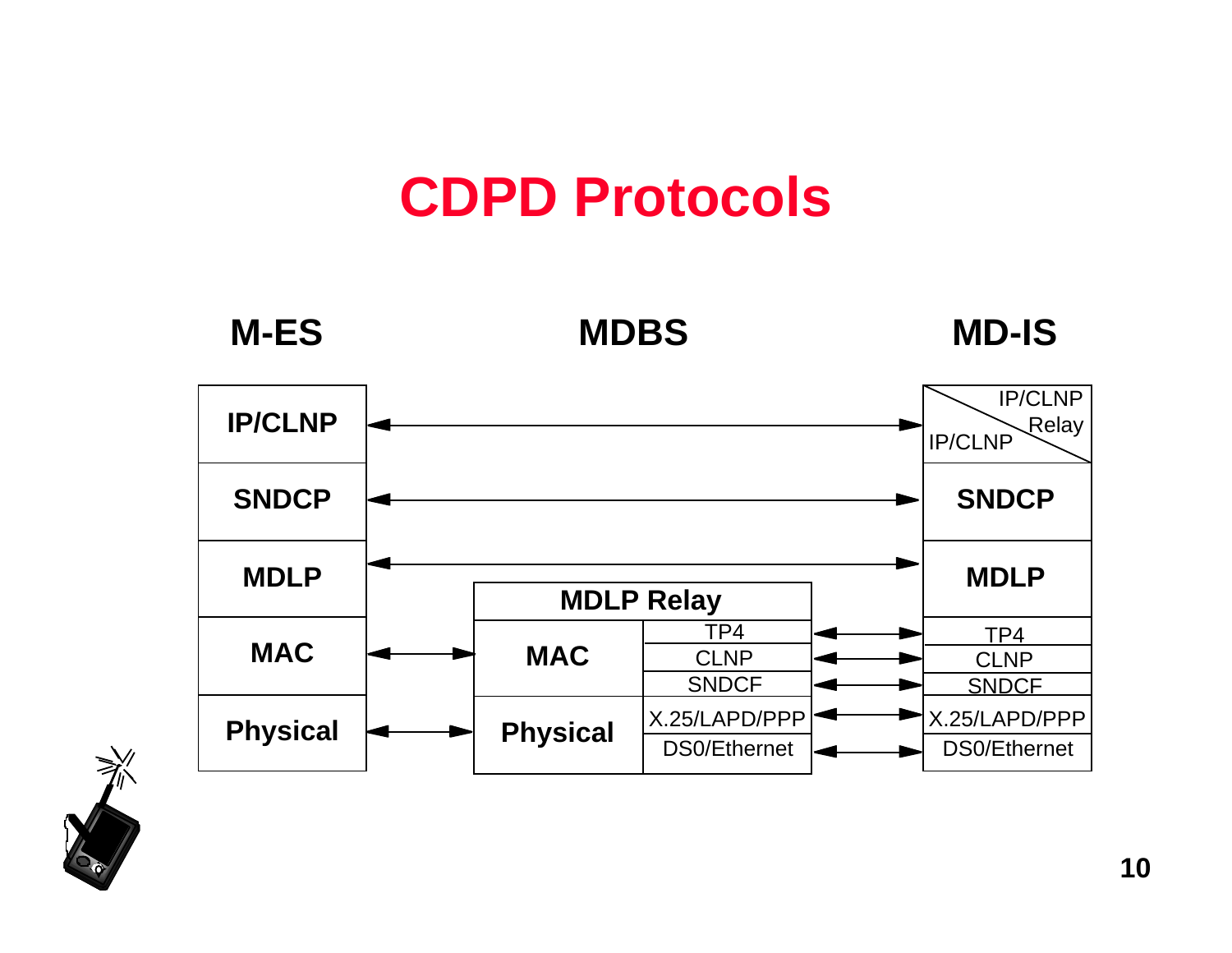

**11**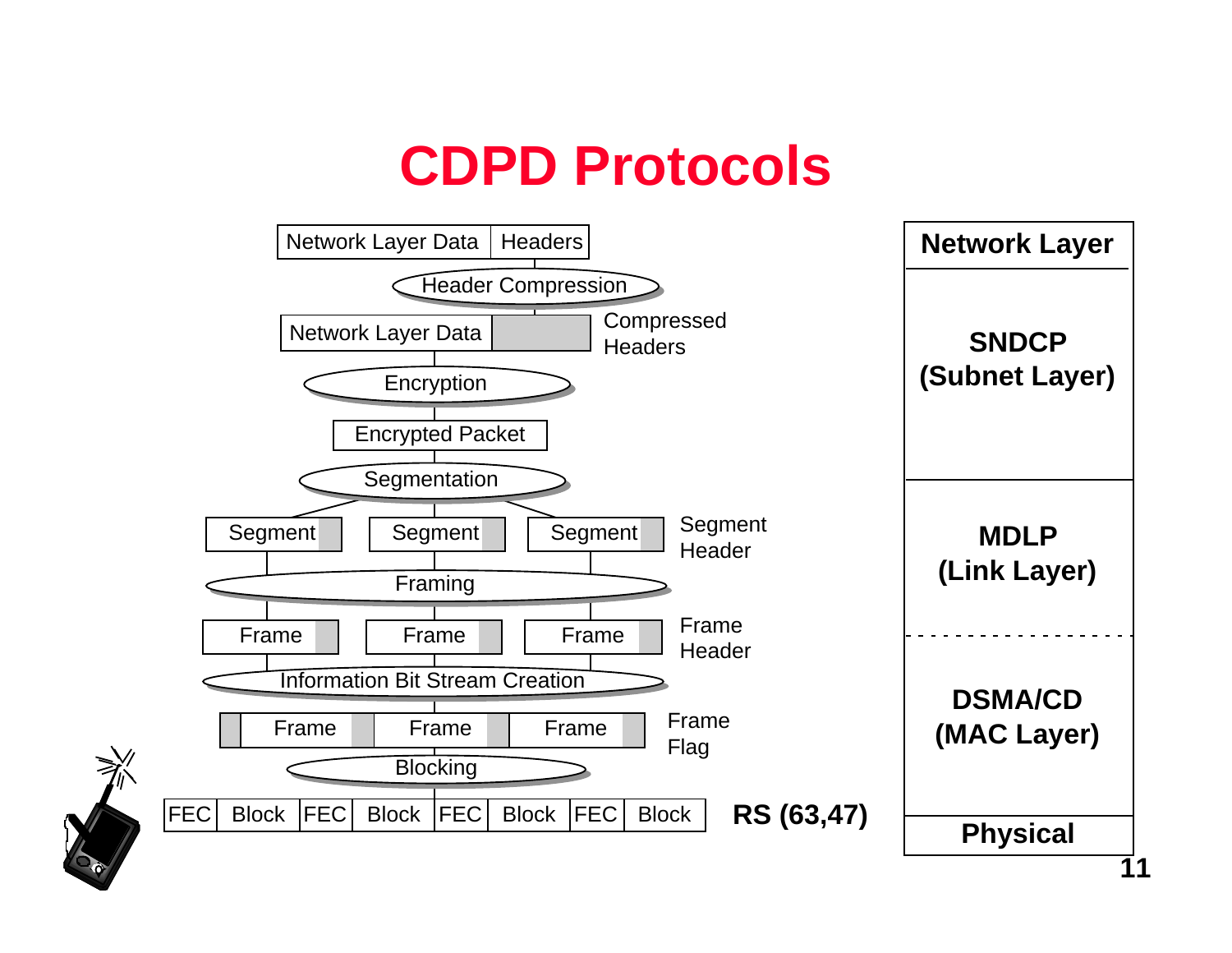- **Physical Layer**
	- **GMSK modulation, raw data rate = 19.2 Kbps; Actually data rate will be (much) less**
	- **Restricted to using pair of analog or digital TDMA cellular voice frequency pairs for each physical CDPD channel**
	- **Physical layer services:**
		- » **Tune to specified pair of RF channels**
		- » **Transmit/receive bits**
		- » **Set power levels**
		- » **Measure signal strengths**
		- » **Suspend/resume monitoring of RF channels in M-ES to conserve battery power**

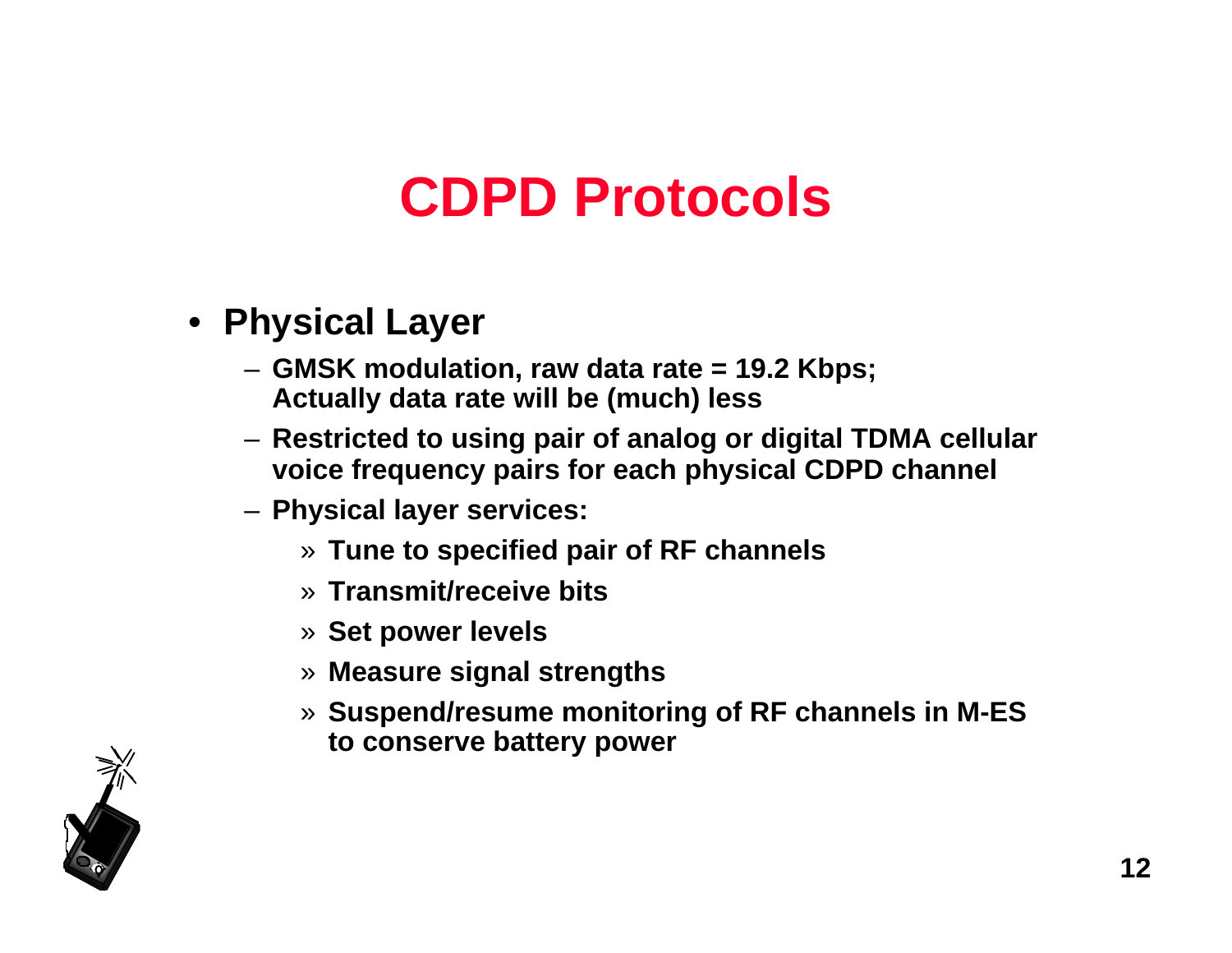- **MAC Layer**
	- **Arbitrate access to shared medium between M-ES and MD-BS**
	- **Frame recognition, frame delimiting, error detection/ correction**





**Forward link: scheduled by BS, signals channel idle/busy Reverse link: contention access with back-off**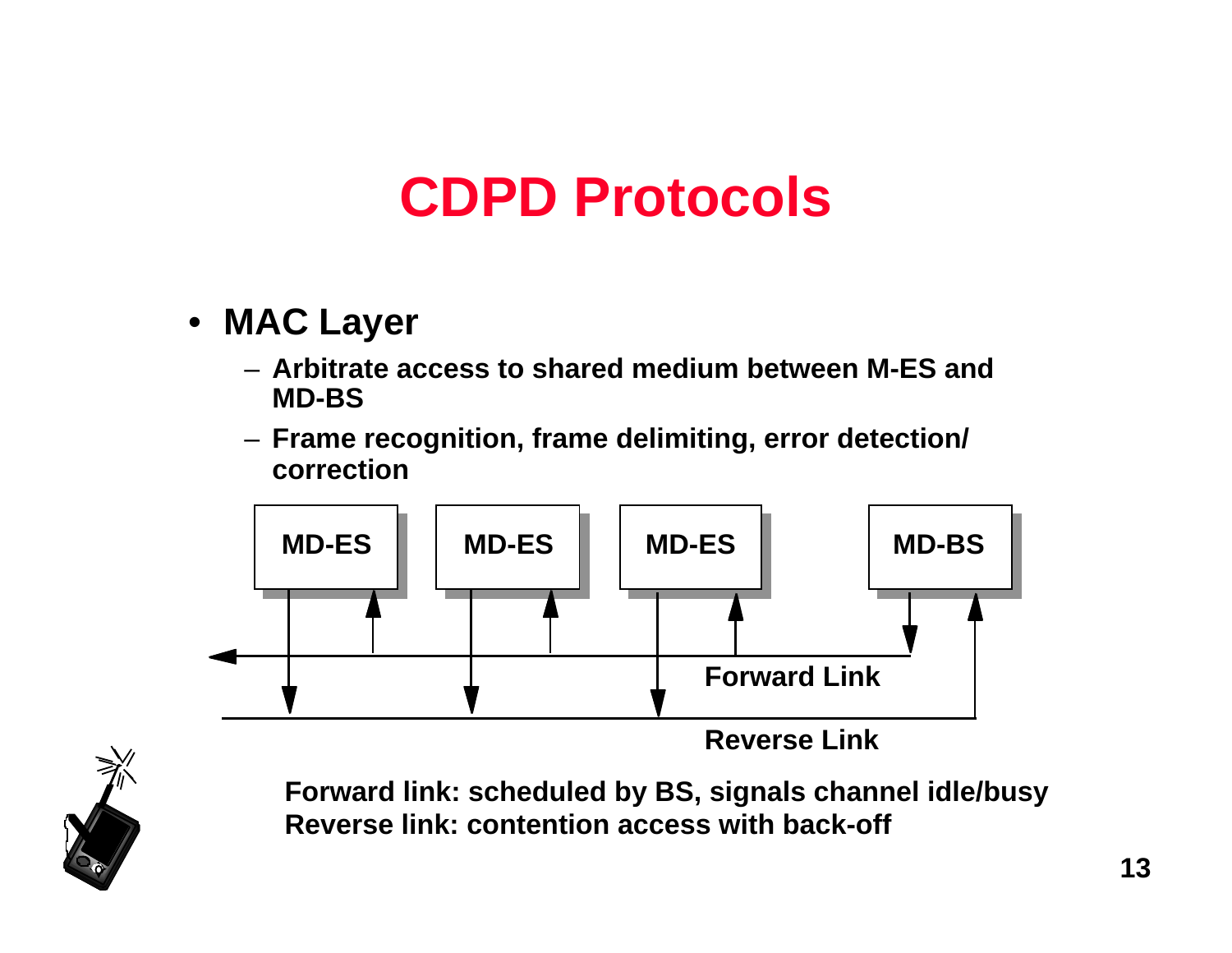### • **MAC Layer (continued)**

- **Forward channel:**
	- » **Data packets "broadcast" from BS to ES HDLC, zero insertion, frames segmented into 274 bit (+8 bit color code) blocks, extended with ECC to 378 bits**
	- » **Forward channel sync word, reverse channel busy/idle flag, decode failure flags, 378 RS (63, 47) block**
- **Reverse channel:**
	- » **DSMA/CD access strategy**
	- » **378 bit blocks/up to 64 of these per burst**
	- » **M-ES will back off and retry whenever it senses decode failure flag on the forward channel**

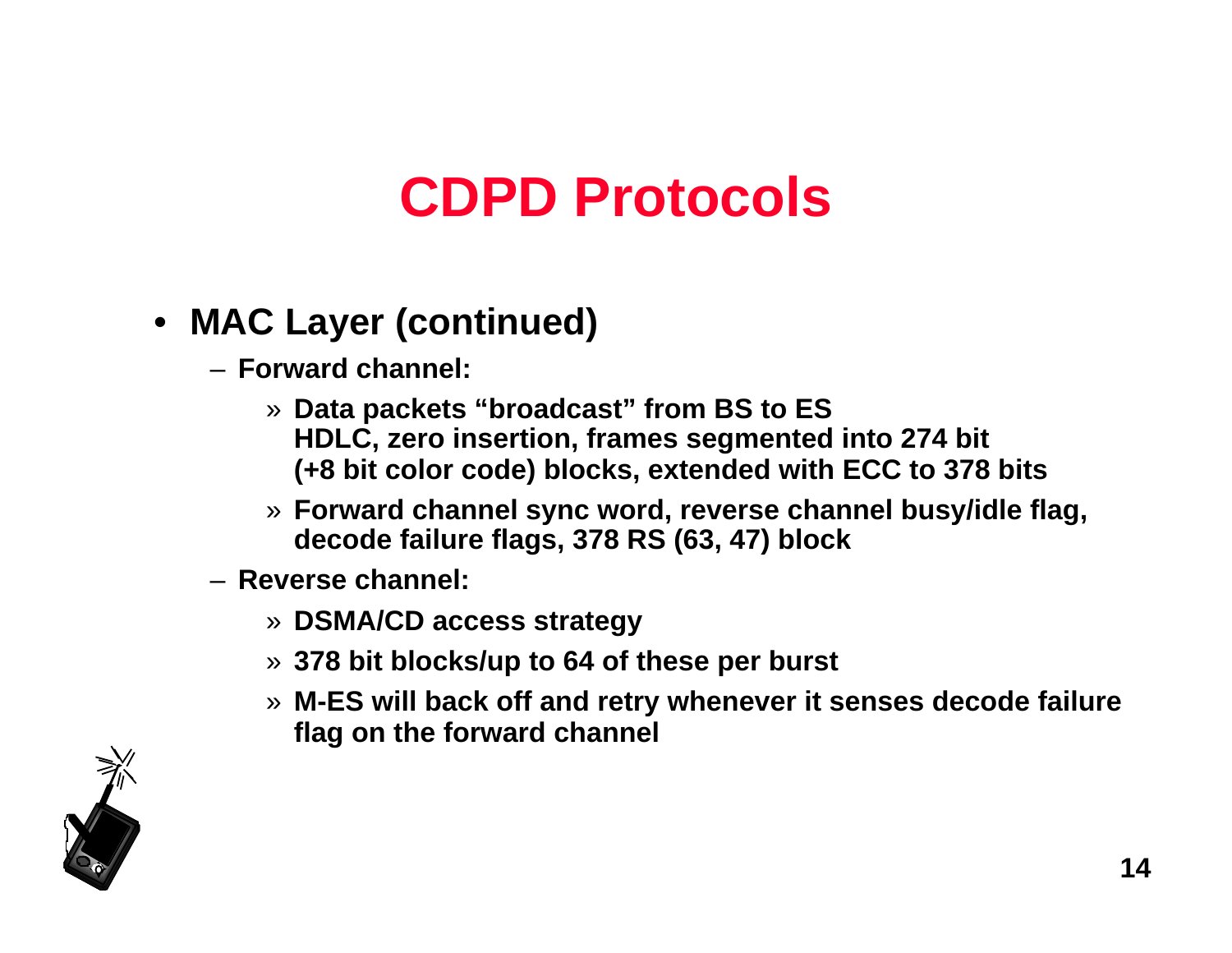#### • **Mobile Data Link Protocol (MDLP)**

- **Point (MDIS) to multipoint (M-ES), connection-oriented, fully sequenced, acknowledged transfers**
- **Functions provided include:**
	- » **One or more logical data link connections on a channel stream**
	- » **Sequence control**
	- » **Transmission/format/operational error detection and recovery—retransmits missing blocks**
	- » **Flow control**
	- » **Sleep function for power conservation**
	- » **Dynamic address assignment (Temporary Equipment ID--TEI)**

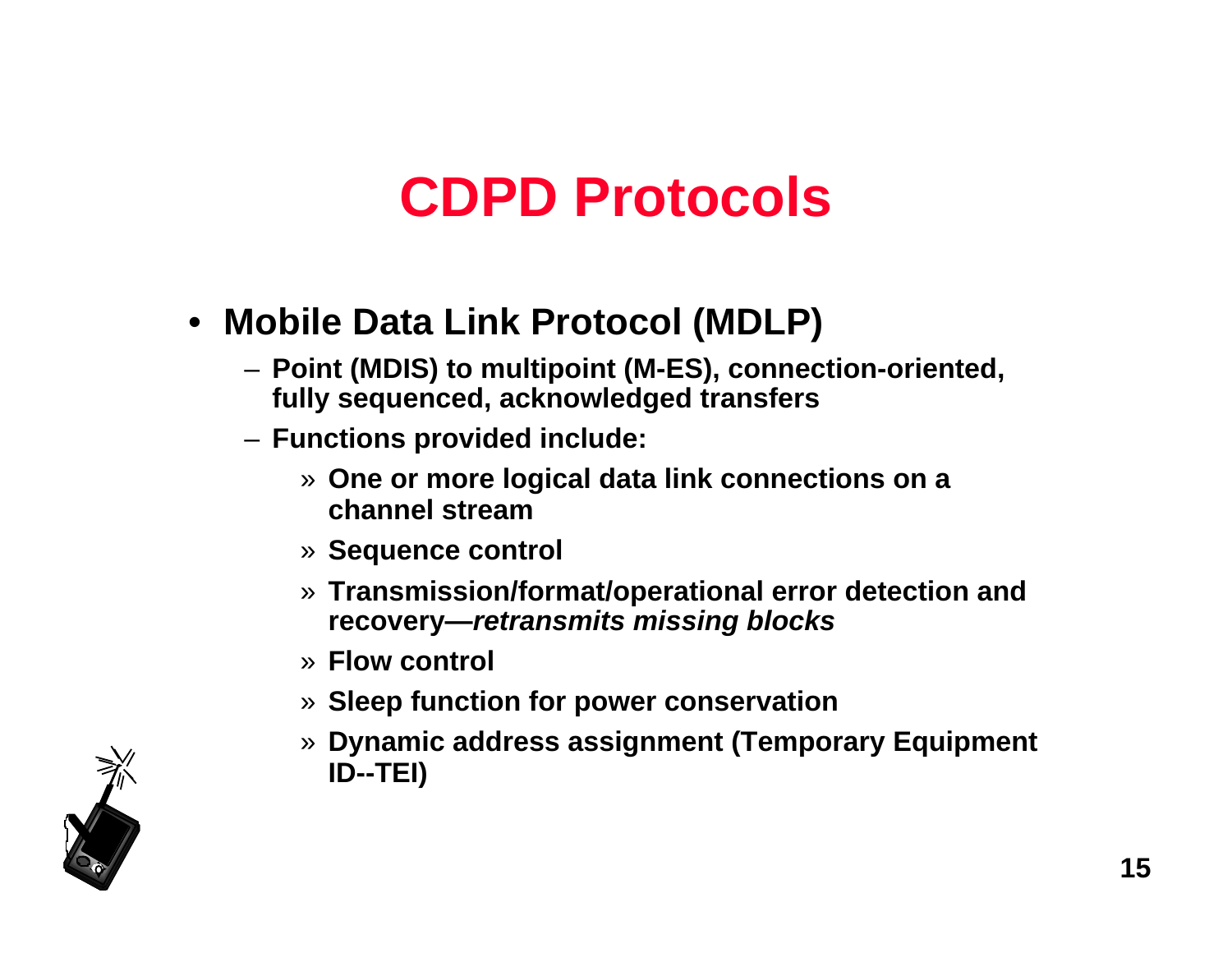- **Subnetwork Dependent Convergence Protocol (SNDCP)**
	- **Connectionless mode subnetwork service**
	- **Provides the following functions:**
		- » **Mapping of data primitives**
		- » **Segmentation/reassembly of NPDUs**
		- » **Compression/elimination of redundant protocol control information**
		- » **Encryption/decryption**
		- » **Network layer to data link layer multiplexing to support multiple network layer protocols on top of the data link**

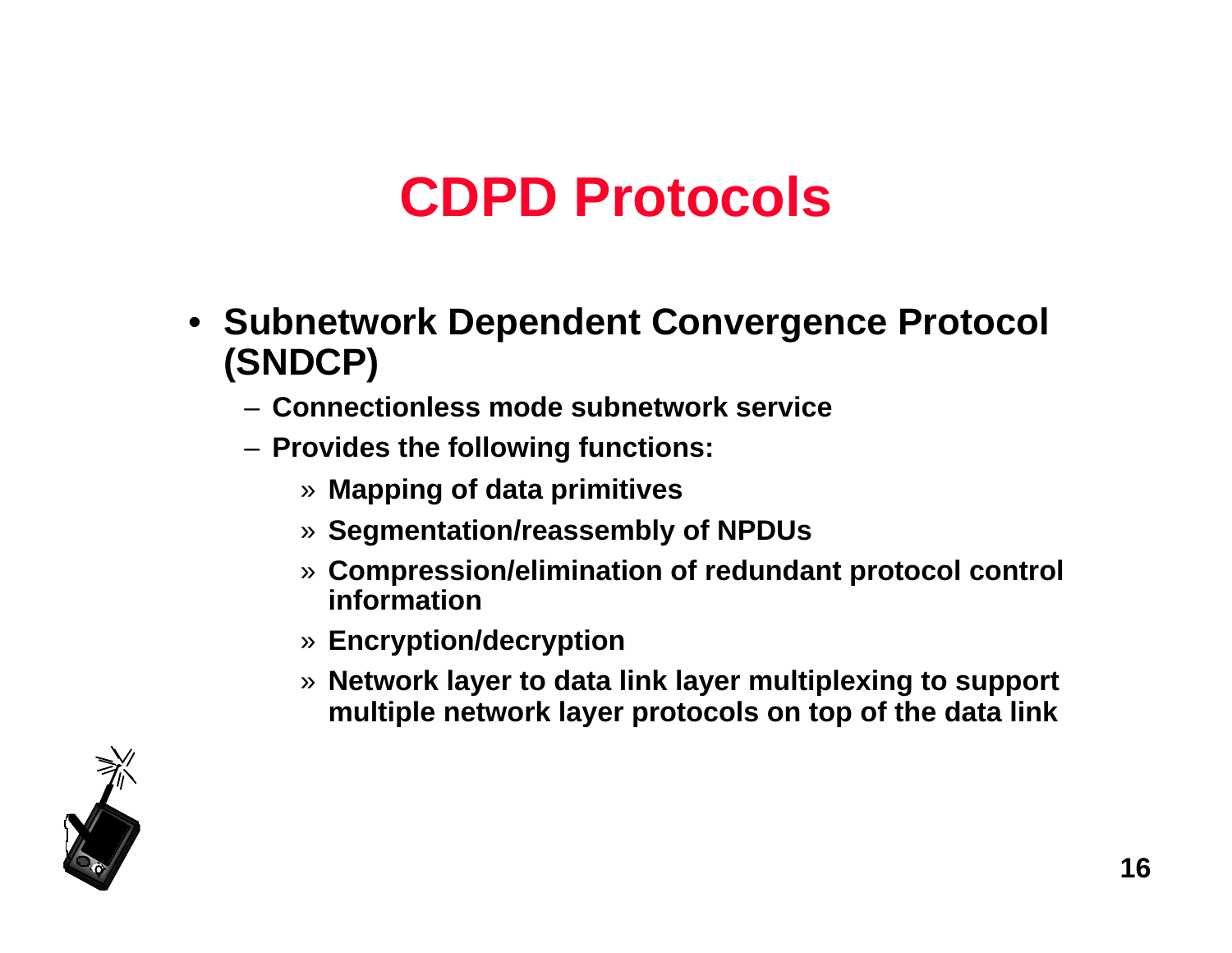# **Mobile Network Registration Protocol (MNRP)**

- **Connectionless, exchanges configuration information between M-ES and MD-IS**
	- **Network Entity Identifier (NEI)**
	- **Subnet Point of Attachment (SNPA)**
- **Provides following functions:**
	- **Registration/deregistration of NEIs with MD-IS**
	- **Authentication of M-ES and its NEI**
	- **Admission of M-ES to services offered by MD-IS**
- **Mobile Home Function**
	- **Location Directory , redirection and forwarding**
- **Mobile Serving Function**
	- **Registration Directory, readdress "decapsulation" service**

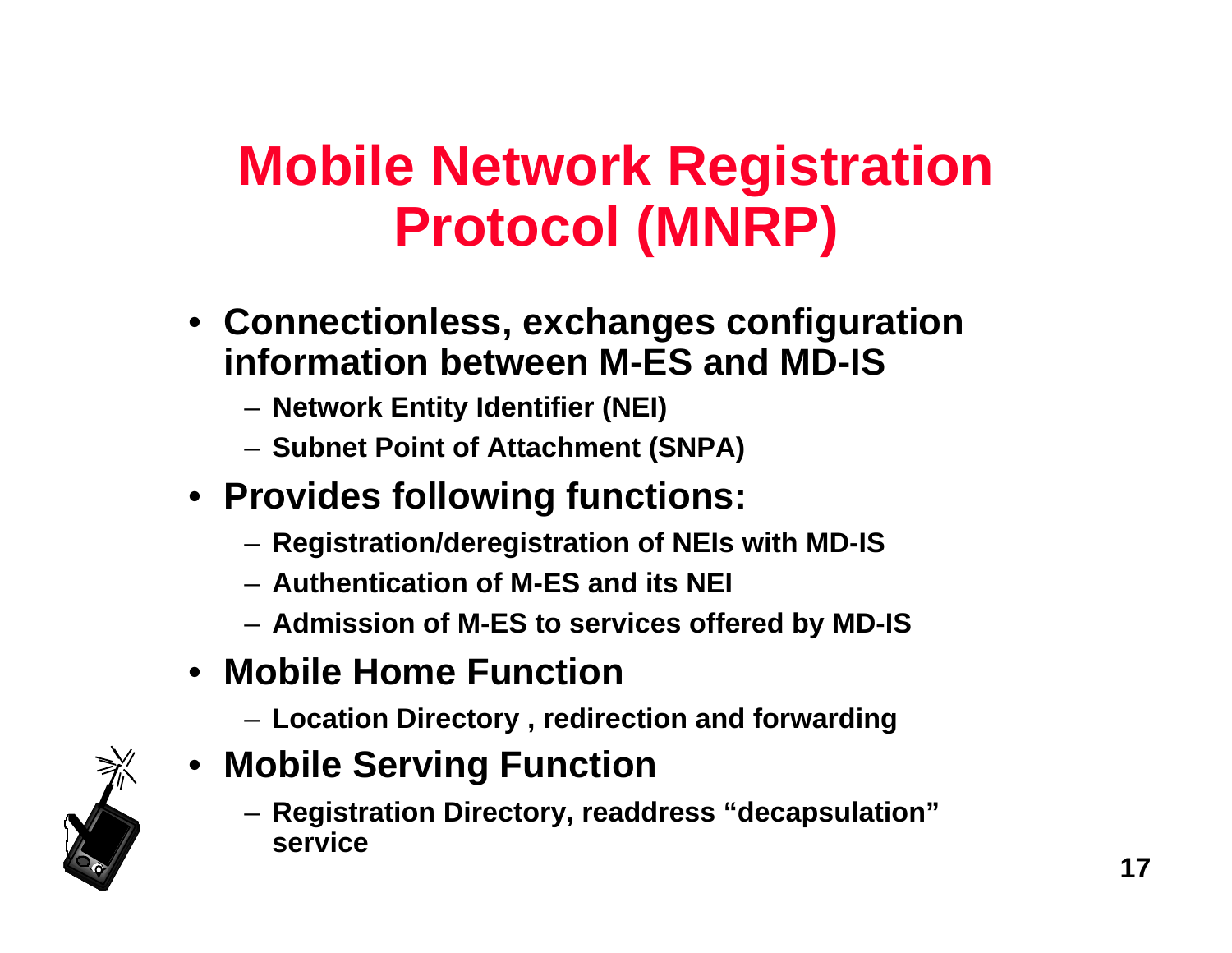### **Radio Resource Management**

- **CDPD transmission is frequency agile, mobile across adjacent cells ("cell transfers")**
- **In-band control, unlike AMPS cellular**
- **Function provided include:**
	- **Allocating RF channel pair to CDPD service**
	- **Hopping to new RF channel pair, because of analog voice demand or for CDPD channel load balancing**
	- **Controlling M-ES's transmit power**
	- **Configuration information exchange**
		- » **Cell ID, channel stream, service provider, home area**
		- » **RF channels for CDPD use, channels to hop to**
		- » **This information is periodically broadcast from BS**
	- **Admission control to channel stream**

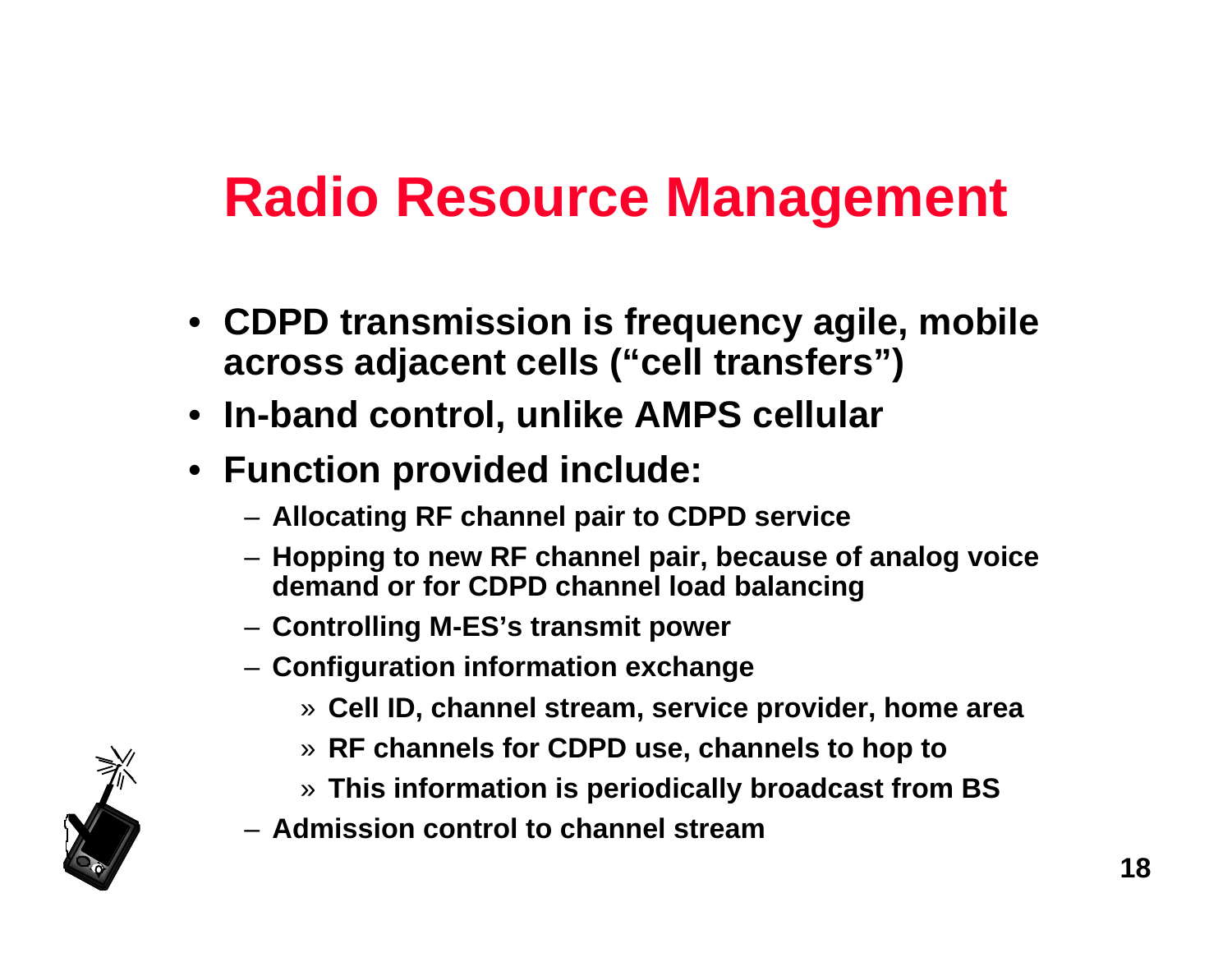# **M-ES Channel Hopping**

- **Initiation Phase**
	- **Conditions for channel hopping are met**
		- » **Detection of new color code**
		- » **Loss of sync**
		- » **Weak forward channel signal**
		- » **Excessive block errors**
		- » **OR "directed hop" message from the BS**

### • **Execution Phase**

- **Uses information from previous configuration messages**
- **E.g., "in-use" RF channels, "allocated" RF channels, "inuse" and "allocated" RF channels of adjacent cells**
- **Termination Phase**

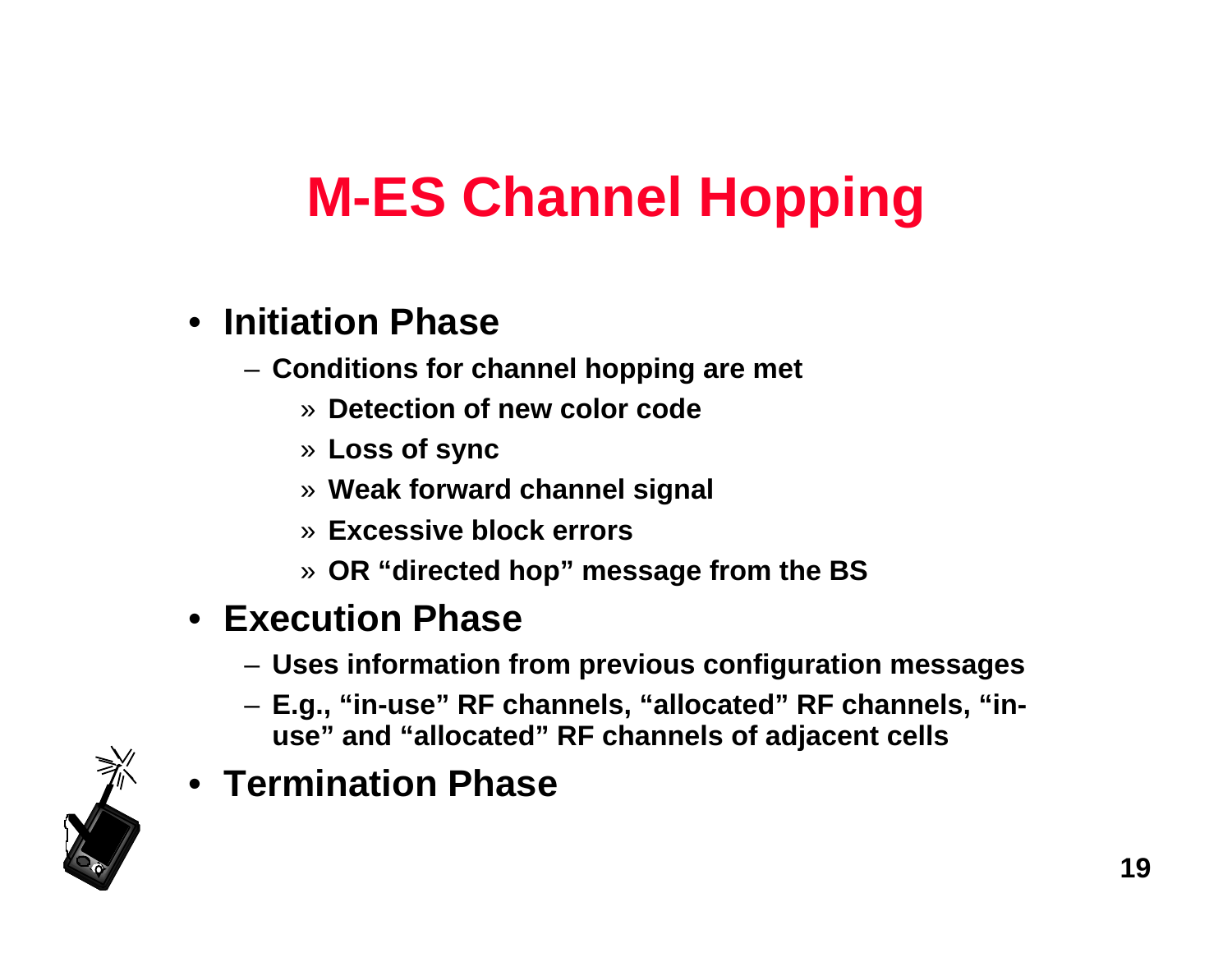# **Air Link Security**

- **Encrypted airlink yields data link confidentiality**
- **M-ES NEI authentication by CDPD network**
- **Authentication process based on registration history**
	- **MD-IS authenticates M-ES back to its home MD-IS**
	- **NEI/ASN (Auhentication Sequence Number)/ARN (Authentication Random Number) are the authentication credentials**
	- **ASN incremented after each successful registration**
	- **New ARN assigned by MHF after every successful validation of credentials; obtained over encrypted link by M-ES which stores it locally**

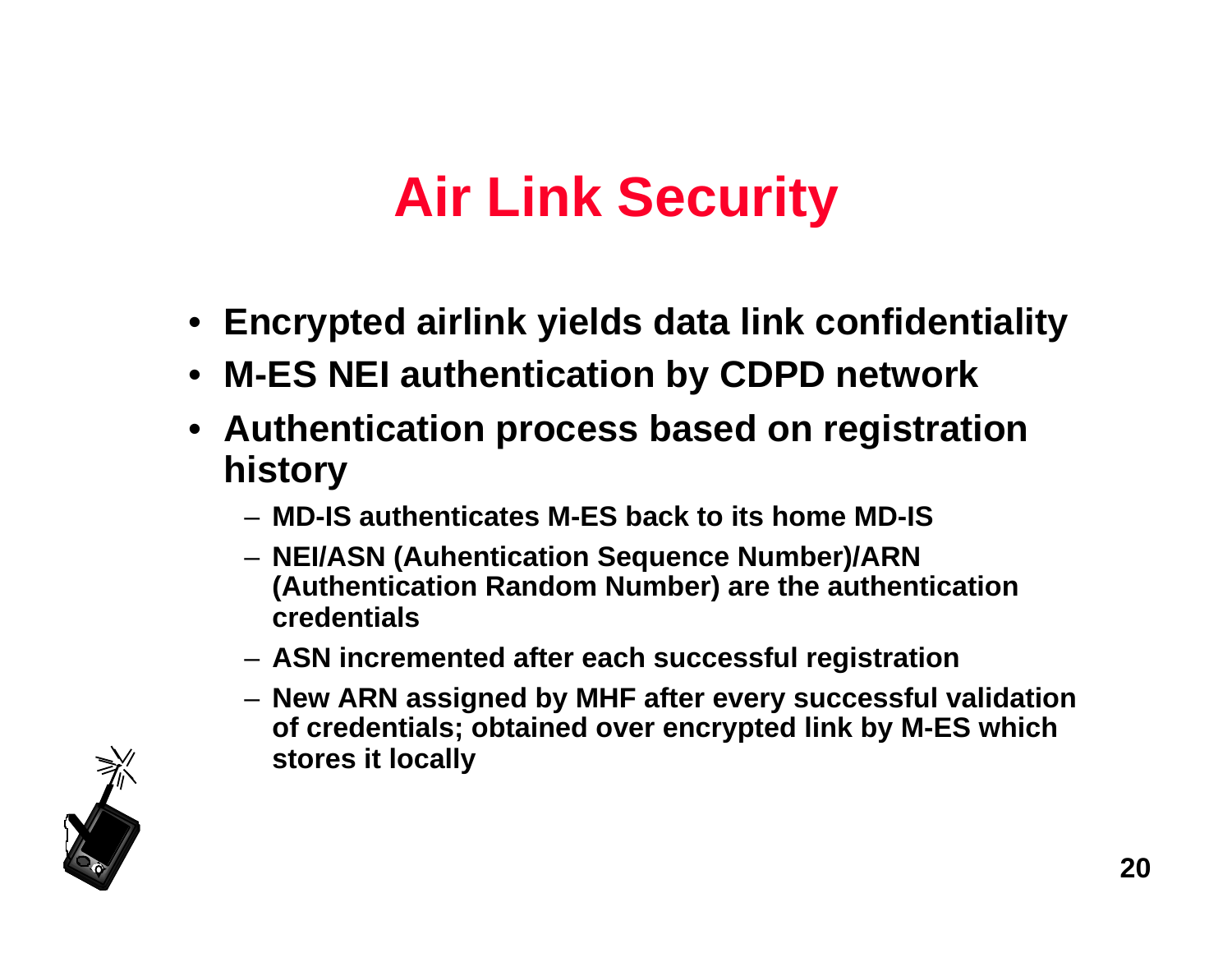### • **Home Agent**

- **CDPD: Location Directory**
- **Mobile IP: Configuration and Registration Table**
- **Mobility Binding: binding between a mobile host and its attachment agent, registration lifetime, id number, etc.**

### • **Attachment Agent**

- **CDPD: Registration Directory**
- **Mobile IP: Configuration and Registration Table**



**21**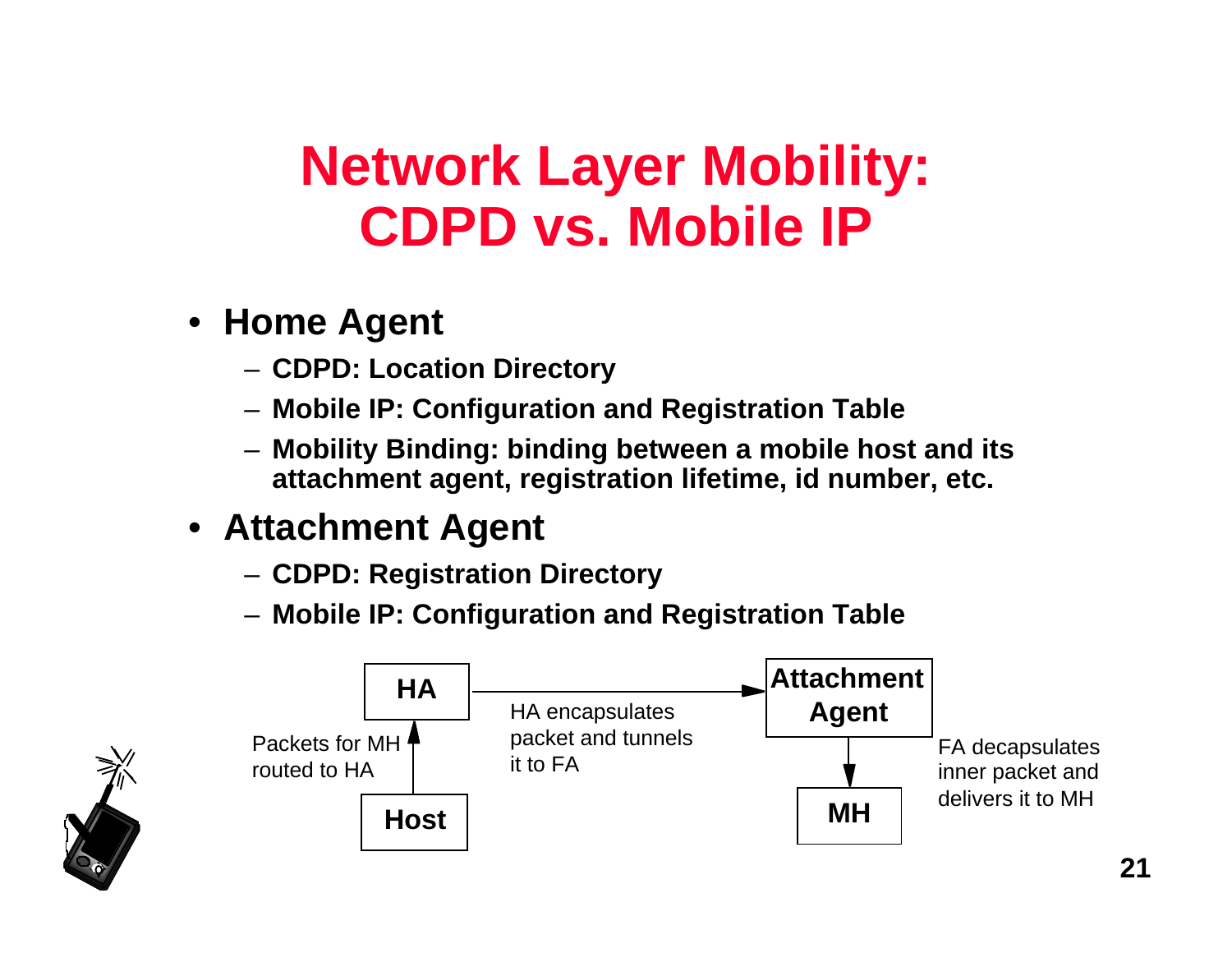

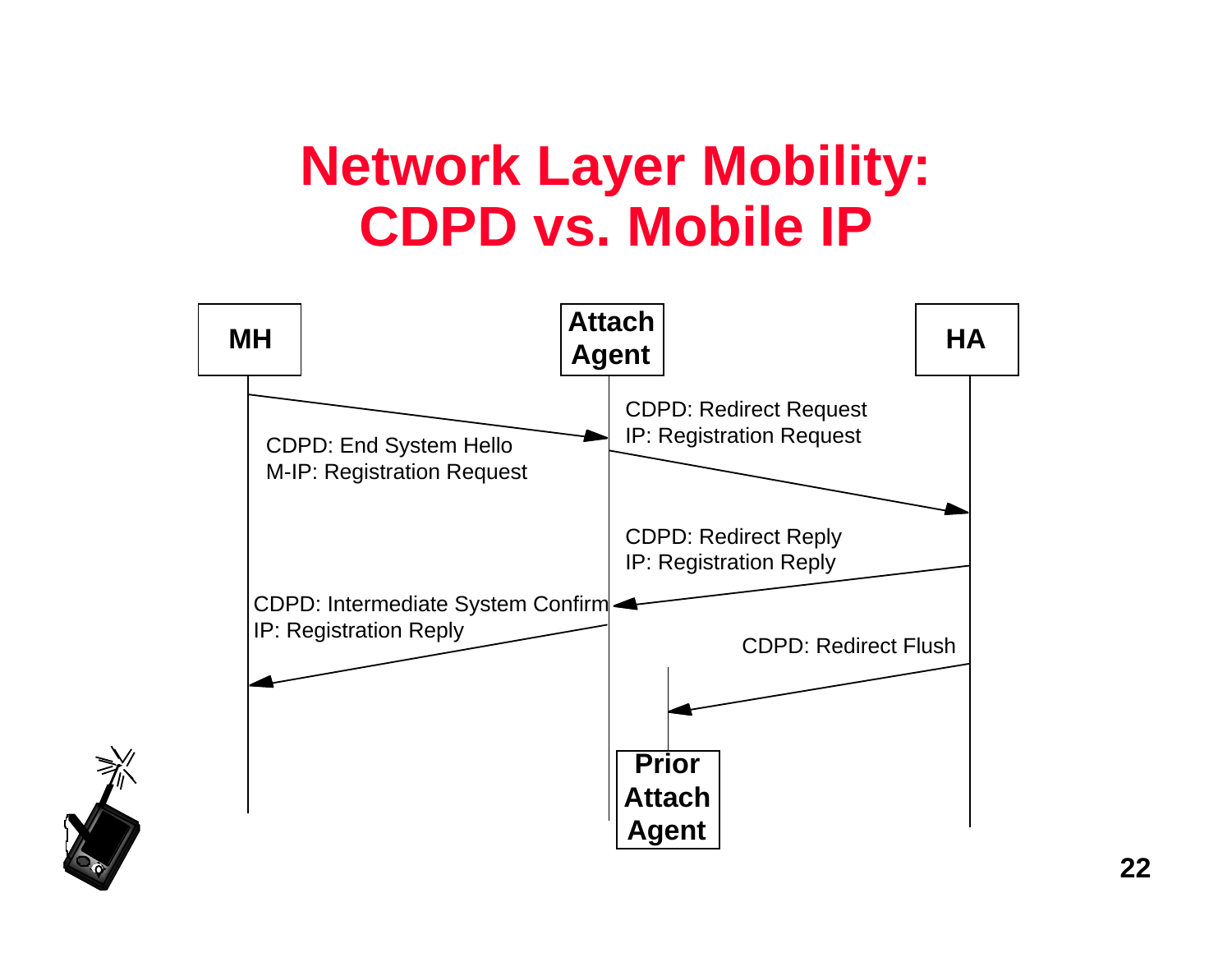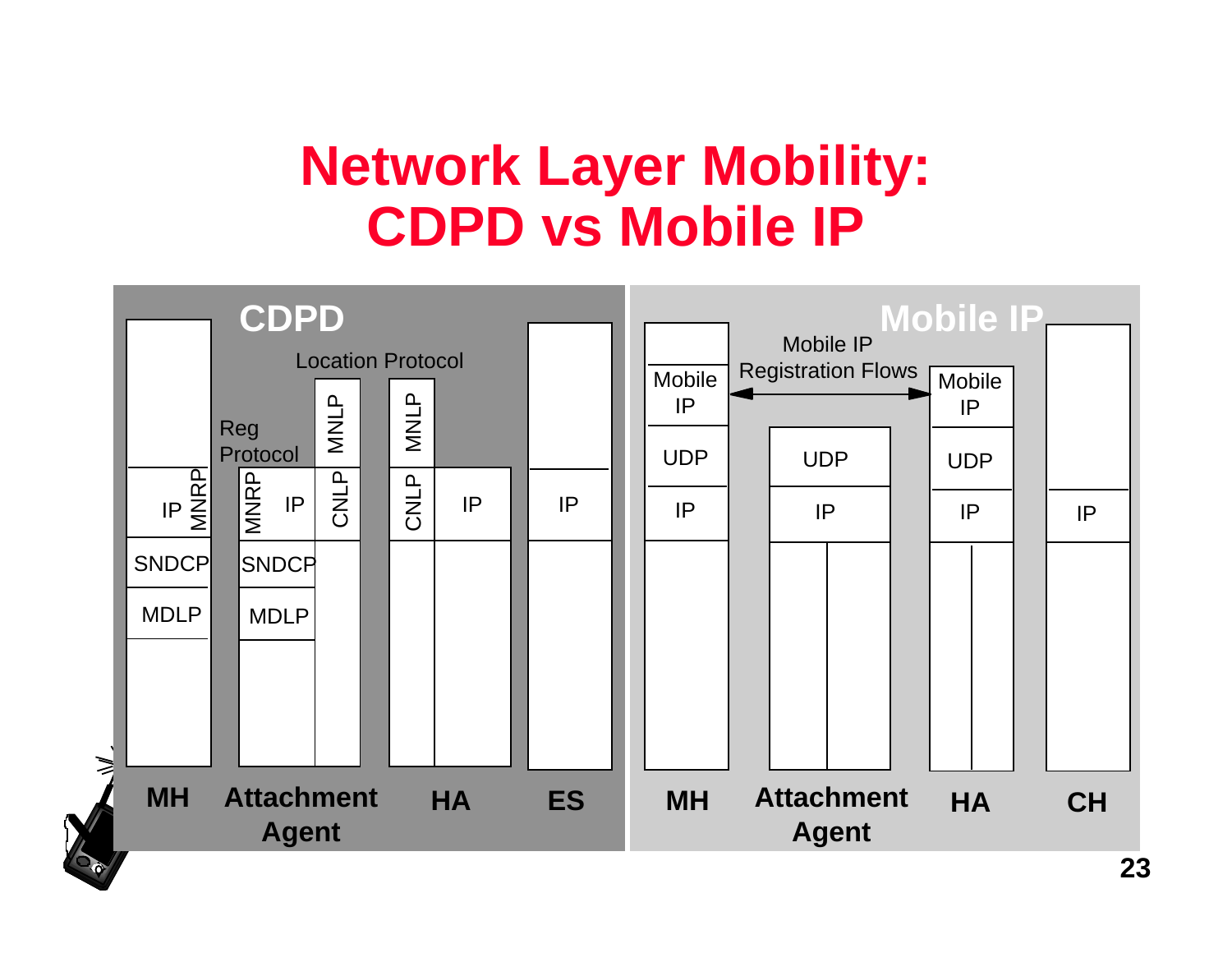#### • **Information sent by Mobile Nodes to Attachment Agent**

| <b>Parameter Description</b>              | <b>Mobile IP</b>             | <b>CDPD</b>                     |
|-------------------------------------------|------------------------------|---------------------------------|
| Permanent IP address of mobile node       | Home Address                 | <b>Src Network Address</b>      |
| Sequence control for reg requests         | <b>Identification</b>        | <b>Registration Count</b>       |
| <b>Authentication: Mobile Node-HA</b>     | <b>MH Authen Extension</b>   | <b>Authentication Parameter</b> |
| <b>Identity of Mobile Node's HA</b>       | НA                           |                                 |
| <b>Requested Lifetime of Registration</b> | Lifetime                     |                                 |
| <b>Tunnel Endpoint</b>                    | Care-Of Address              |                                 |
| Request for HA to maintain multiple reg   | Code                         |                                 |
| simultaneously*                           |                              |                                 |
| Authentication: Mobile Node-Attach Agent  | Mobile-Foreign Authen Ext    |                                 |
| Traffic Encapsulation btwn HA and AA      | <b>Min Encapsulation Ext</b> | <b>Optional</b>                 |
| Non-default Authent method & crypto key   | Key ID                       |                                 |

#### **Footnotes:**



**\* Mobile IP allows MH to be registered with multiple FAs; CDPD does not**

**CDPD: End System Hello message Mobile IP: Registration Request message**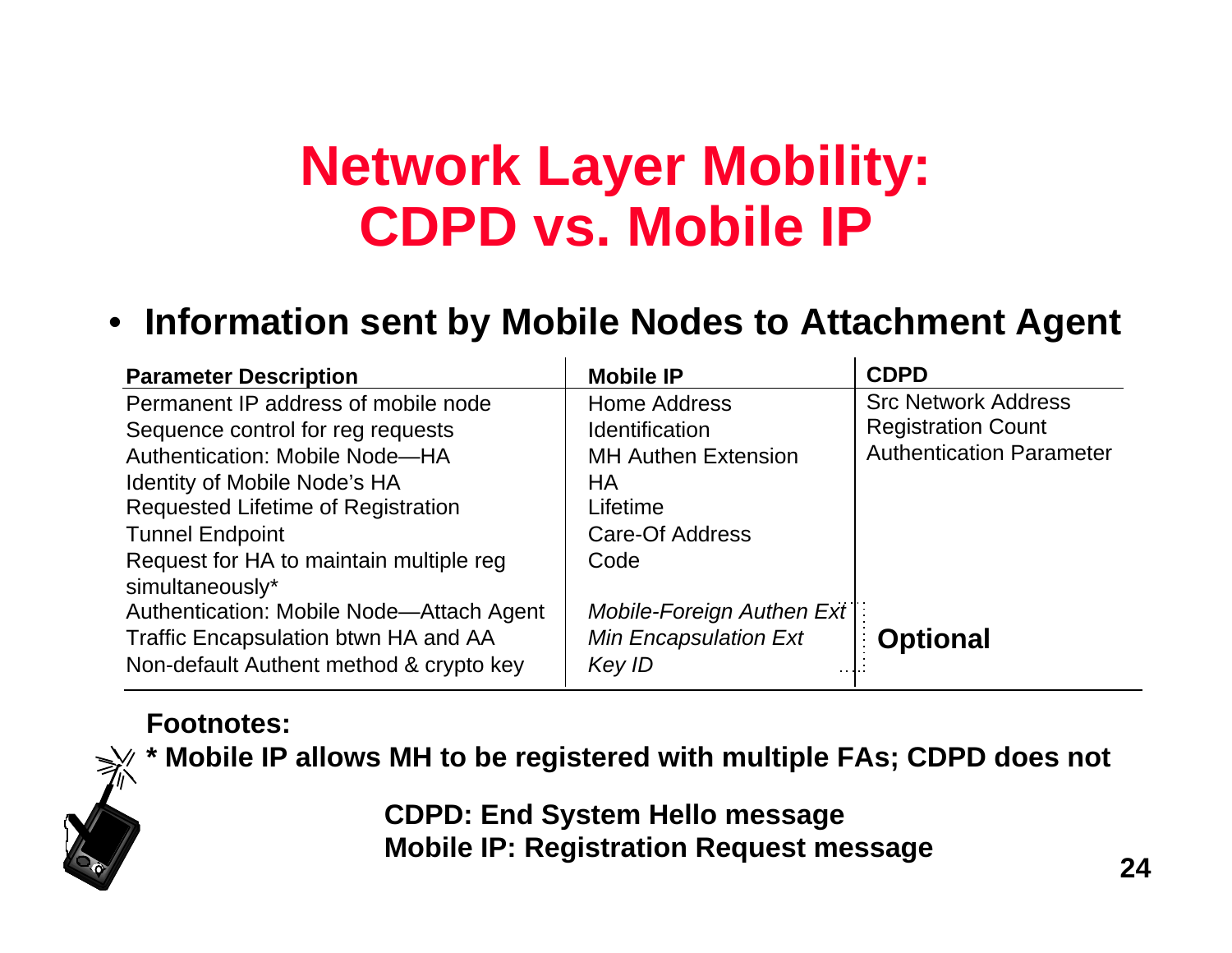#### • **Information sent by Attachment Agent to Home Agent**

| <b>Parameter Description</b>             | <b>Mobile IP</b>             | <b>CDPD</b>                     |
|------------------------------------------|------------------------------|---------------------------------|
| Permanent IP address of mobile node      | <b>Home Address</b>          | <b>Src Network Address</b>      |
| Sequence control for reg requests        | <b>Identification</b>        | <b>Registration Count</b>       |
| Authentication: Mobile Node-HA           | <b>MH Authen Extension</b>   | <b>Authentication Parameter</b> |
| <b>Identity of Mobile Node's HA</b>      | НA                           |                                 |
| Requested Lifetime of Registration       | Lifetime                     |                                 |
| <b>Tunnel Endpoint</b>                   | Care-Of Address              | <b>Foreign Network Address</b>  |
| Request for HA to maintain multiple reg  | Code                         |                                 |
| simultaneously*                          |                              |                                 |
| Authentication: Mobile Node-Attach Agent | Mobile-Foreign Authen Ext    |                                 |
| Traffic Encapsulation btwn HA and AA     | <b>Min Encapsulation Ext</b> |                                 |
| Non-default Authent method & crypto key  | Key ID                       |                                 |
| Carrier affiliation of Attachment Agent  |                              | Location Info                   |



**AA forwards registration request to Home Agent CDPD: Redirect Request message Mobile IP: Registration Request agent**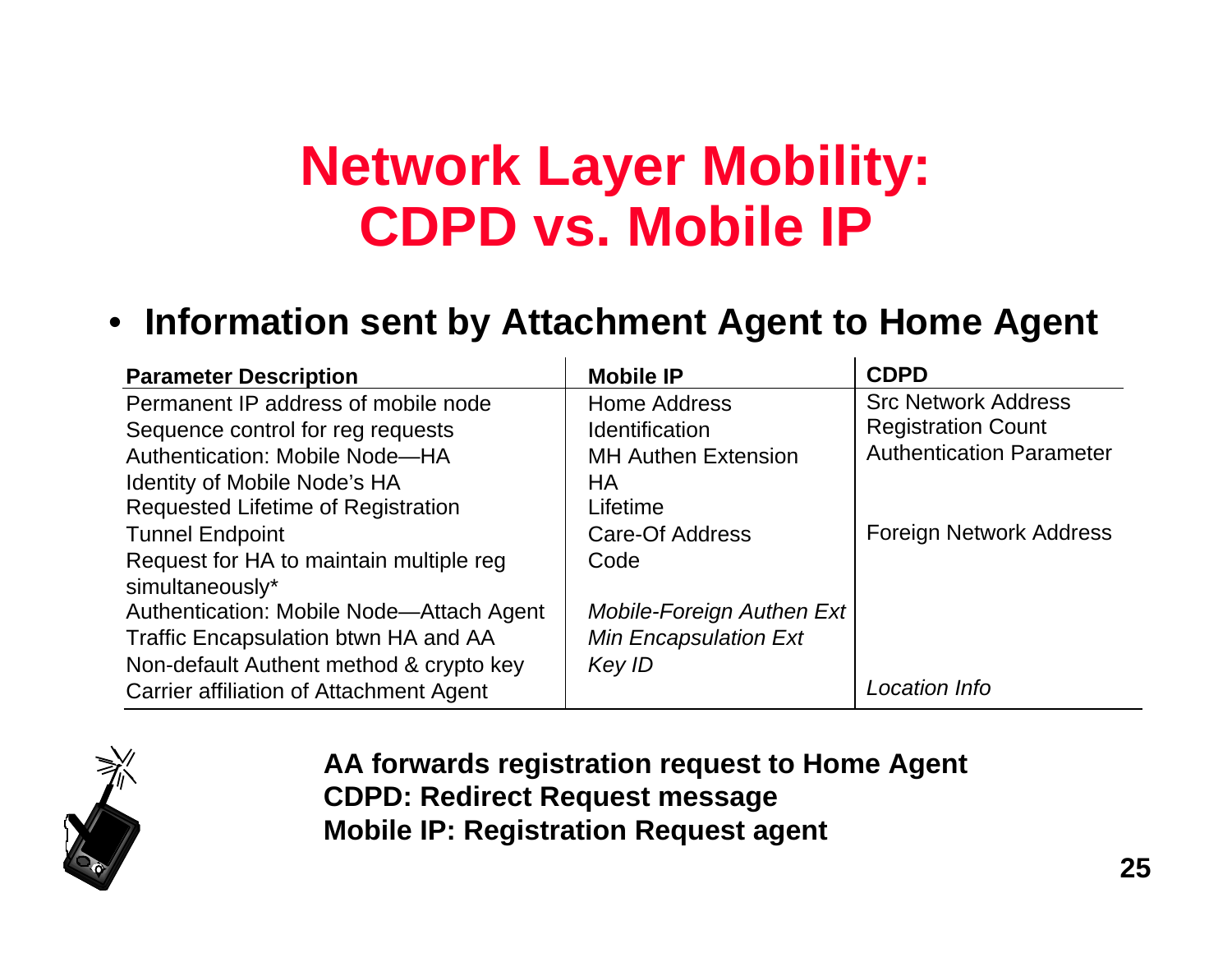#### • **Information sent by Home Agent to Attachment Agent**

| <b>Parameter Description</b>                 | <b>Mobile IP</b>           | <b>CDPD</b>                     |
|----------------------------------------------|----------------------------|---------------------------------|
| Permanent IP address of mobile node          |                            | <b>Dst Network Address</b>      |
| Sequence control for reg requests            | <b>Identification</b>      | <b>Registration Seq Count</b>   |
| <b>Authentication: Mobile Node-HA</b>        | <b>MH Authen Extension</b> | <b>Authent Update Parameter</b> |
| Assigned Lifetime of Registration            | Lifetime                   | <b>Configuration Timer</b>      |
| <b>Disposition of Request</b>                | Code                       | <b>Result Code</b>              |
| Authentication: Mobile Node-Attach Agent     | Mobile-Foreign Authen Ext  |                                 |
| <b>Authentication: HA-AA</b>                 | Foreign-Home Authen Ext    |                                 |
| Filter to limit range of addrs handled by HA |                            | <b>Address Mask</b>             |
| <b>Usage Information</b>                     |                            | Home Info                       |



**HA receives registration request from Mobile Node HA decides whether to confirm or deny request Result is forwarded to AA, who forwards it to the Mobile Node CDPD: Redirect Confirm message Mobile IP: Registration Reply message**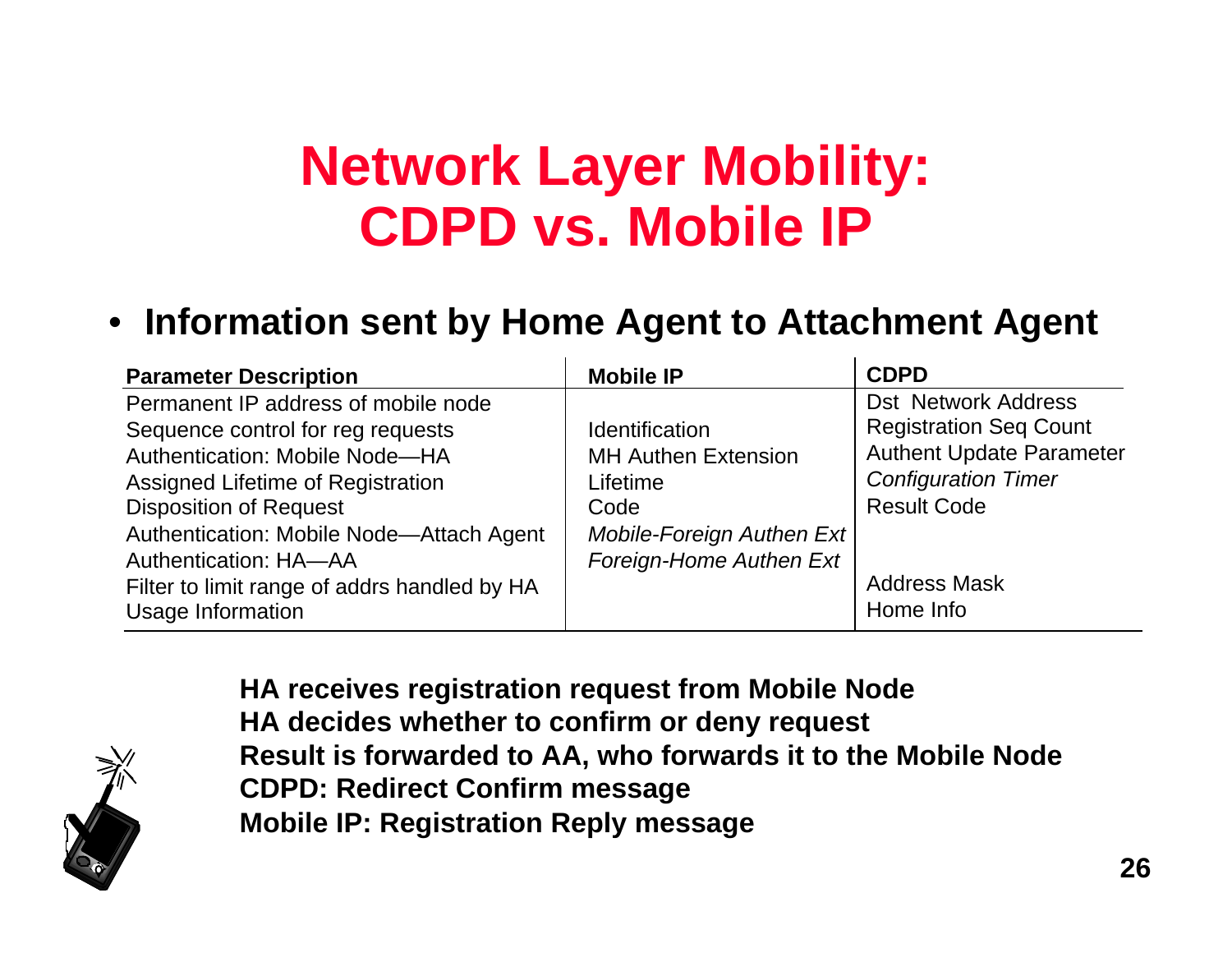#### • **Information sent by Attachment Agent to Mobile Host**

| <b>Parameter Description</b>             | <b>Mobile IP</b>           | <b>CDPD</b>                     |
|------------------------------------------|----------------------------|---------------------------------|
| Permanent IP address of mobile node      |                            | <b>Dst Network Address</b>      |
| Sequence control for reg requests        | <b>Identification</b>      |                                 |
| <b>Authentication: Mobile Node-HA</b>    | <b>MH Authen Extension</b> | <b>Authent Update Parameter</b> |
| Assigned Lifetime of Registration        | Lifetime                   | <b>Configuration Timer</b>      |
| <b>Disposition of Request</b>            | Code                       | <b>Result Code</b>              |
| Authentication: Mobile Node-Attach Agent | Mobile-Foreign Authen Ext  |                                 |

**AA passes confirmation or rejection to MH CDPD: Hello Confirm message Mobile IP: Registration Reply message**